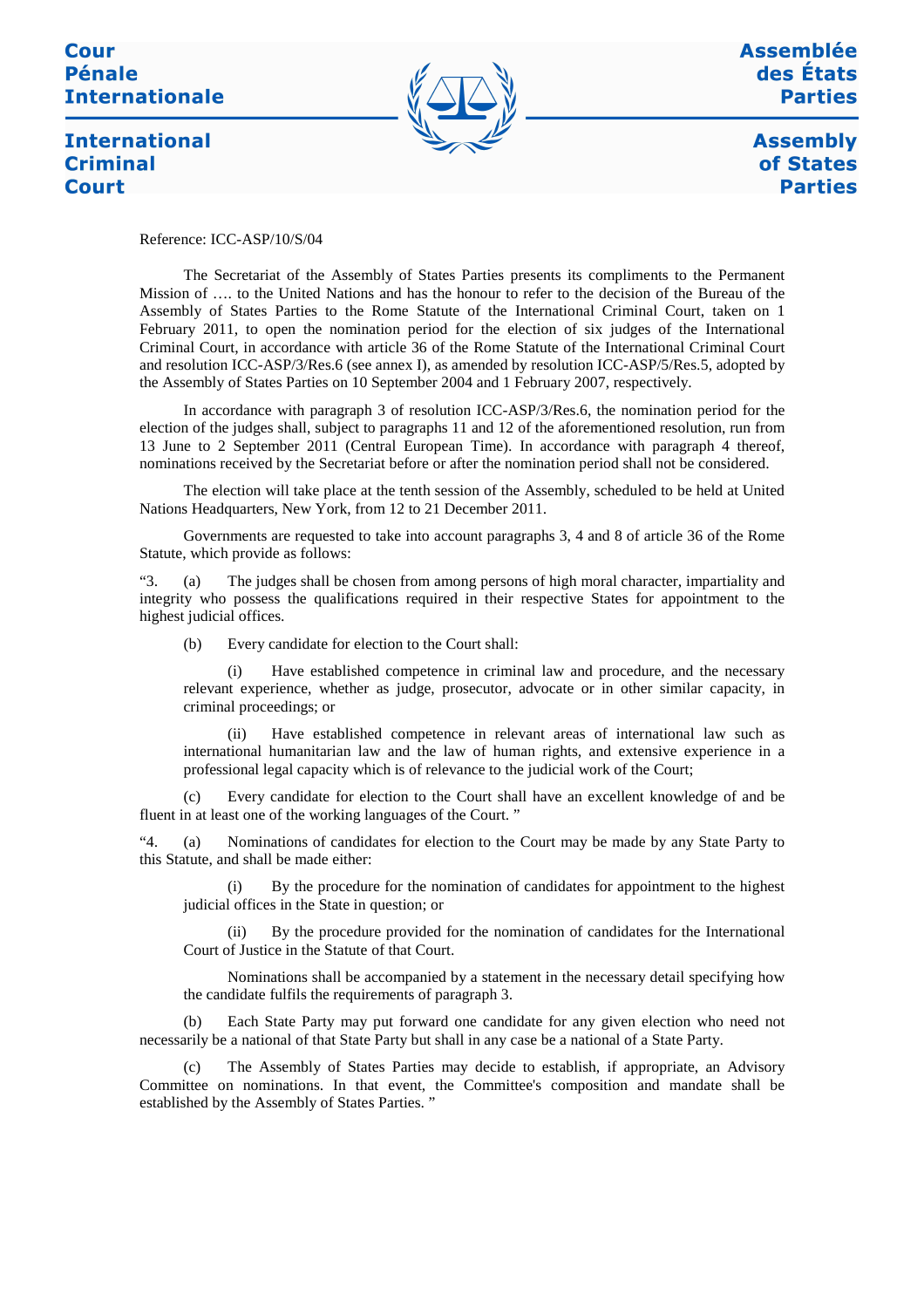"8. (a) The States Parties shall, in the selection of judges, take into account the need, within the membership of the Court, for:

- (i) The representation of the principal legal systems of the world;
- (ii) Equitable geographical representation; and
- (iii) A fair representation of female and male judges.

(b) States Parties shall also take into account the need to include judges with legal expertise on specific issues, including, but not limited to, violence against women or children."

Governments are further requested to take into account paragraph 7 of resolution ICC-ASP/3/Res.6, which provides as follows:

"7. States that have started the process of ratification, acceptance or approval of or accession to the Statute may nominate candidates for the elections of judges of the International Criminal Court. Such nominations shall remain provisional and shall not be included in the list of candidates unless the State concerned has deposited its instrument of ratification, acceptance, approval or accession with the Secretary-General of the United Nations before the end of the nomination period and provided that that State is a party to the Statute in accordance with article 126, paragraph 2, of the Statute on the date of the election."

In addition, in accordance with paragraph 6 of the resolution, each nomination should be accompanied by a statement:

(a) Specifying in the necessary detail how the candidate fulfils each of the requirements in article 36, paragraph 3(a), (b) and (c), of the Statute, in accordance with article 36, paragraph 4(a), of the Statute;

(b) Indicating whether the candidate is being nominated for inclusion in list A or list B for the purposes of article 36, paragraph 5, of the Statute;

(c) Containing information relating to article 36, paragraph  $8(a)(i)$  to (iii), of the Statute;

(d) Indicating whether the candidate has any expertise under article 36, paragraph 8(b), of the Statute;

(e) Indicating under which nationality the candidate is being nominated for the purposes of article 36, paragraph 7, of the Statute, where a candidate is a national of two or more States.

In accordance with paragraph 2 of the resolution ICC-ASP/3/Res.6, the Secretariat of the Assembly of States Parties has included specific information regarding the application of all minimum voting requirements in the elections (see annex II).

Nominations shall be communicated through the diplomatic channel to the Secretariat of the Assembly of States Parties, Room C-0458, Maanweg 174, 2516 AB The Hague, The Netherlands (or via fax +31-70-515-8376 or via e-mail to asp@icc-cpi.int). If feasible, the Secretariat would appreciate receiving digital versions of the nominations, as well as of the accompanying statements and other supporting documentation.

In accordance with paragraph 8 of resolution ICC-ASP/3/Res.6, the Secretariat shall place the nominations of candidates for judges, the accompanying statements referred to in article 36 of the Statute and other supporting documentation on the Internet website of the Court (http://www.icccpi.int) in any of the official languages of the Court, as soon as possible after receiving them.

In addition, in accordance with paragraph 9 of the same resolution, a list of all persons nominated, in English alphabetical order, together with accompanying documents, will be circulated through the diplomatic channel after the nomination period closes.

The Hague, 7 February 2011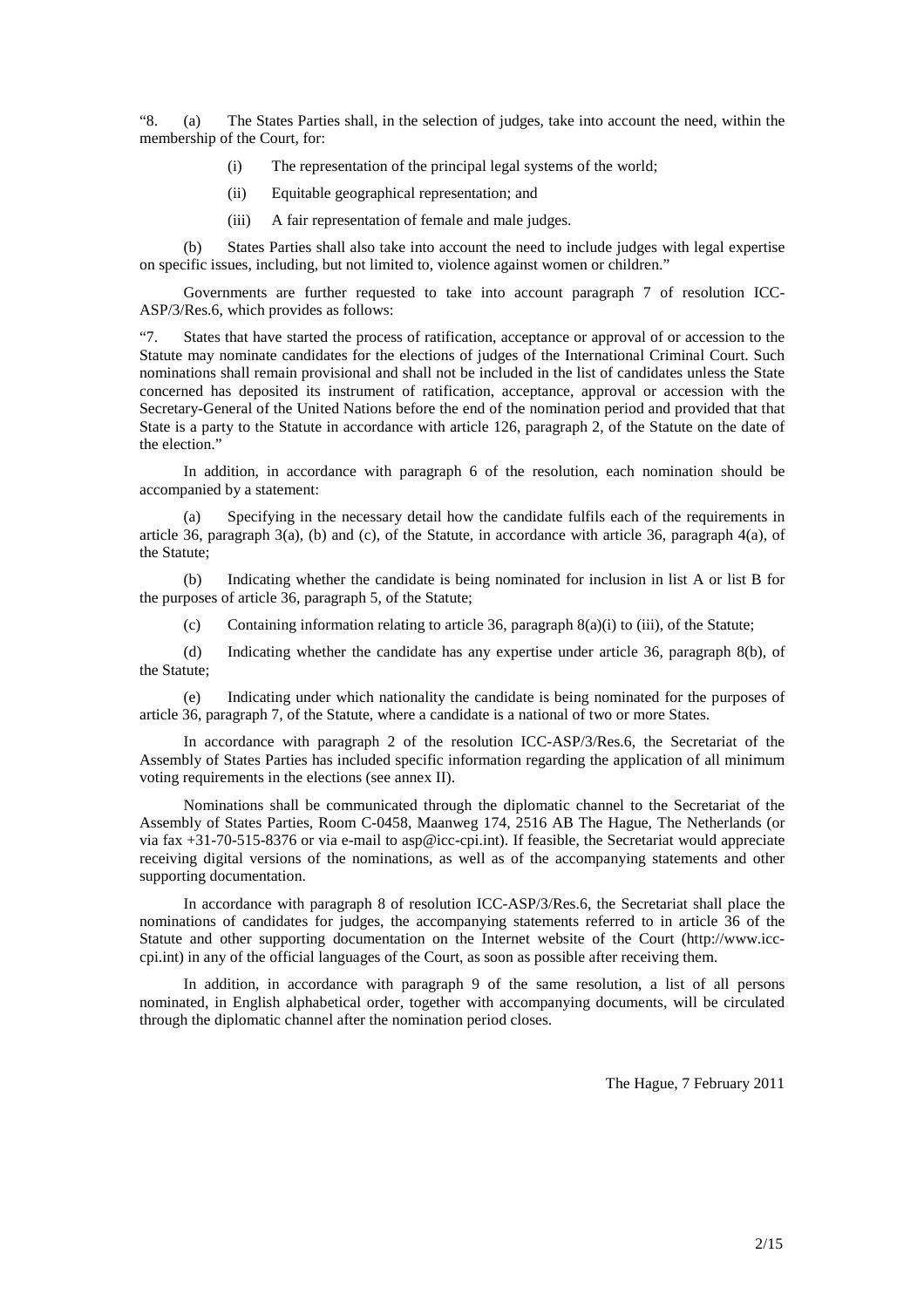## **Annex I**

### **Resolution ICC-ASP/3/Res.6**

*Adopted at the 6th plenary meeting, on 10 September 2004, by consensus* 

#### **ICC-ASP/3/Res.6 Procedure for the nomination and election of judges of the International Criminal Court**

*The Assembly of States Parties*,

 *Bearing in mind* the provisions of the Rome Statute of the International Criminal Court,

 *Mindful* of the Rules of Procedure of the Assembly of States Parties,

 *Convinced* of the need to fully implement the provisions of article 36 of the Rome Statute,

 *Noting* that in its resolution ICC-ASP/1/Res.3 the Assembly of States Parties agreed that it would review the procedure for the election of judges on the occasion of future elections with a view to making any improvements as may be necessary,

 *Approves* the following procedure for the nomination and election of judges of the International Criminal Court, replacing resolution ICC-ASP/1/Res.3 and parts A, B and C of resolution ICC-ASP/1/Res.2:

#### **A. Nomination of candidates for judges**

1. The Secretariat of the Assembly of States Parties shall circulate through the diplomatic channel the invitations for nominations of judges of the International Criminal Court.

2. The invitations for nominations of judges will include the text of article 36, paragraphs 3, 4 and 8, of the Statute, the present resolution as well as specific information regarding the application of all minimum voting requirements in the elections.

3. The nomination period shall open 26 weeks before the elections and shall last 12 weeks.

4. Nominations submitted before or after the nomination period shall not be considered.

5. States Parties to the Statute shall communicate nominations for the election of judges of the International Criminal Court through the diplomatic channel to the Secretariat of the Assembly of States Parties.

- 6. Every nomination should be accompanied by a statement:
	- (a) Specifying in the necessary detail how the candidate fulfils each of the requirements in article 36, paragraph 3(a), (b) and (c), of the Statute, in accordance with article 36, paragraph 4(a), of the Statute;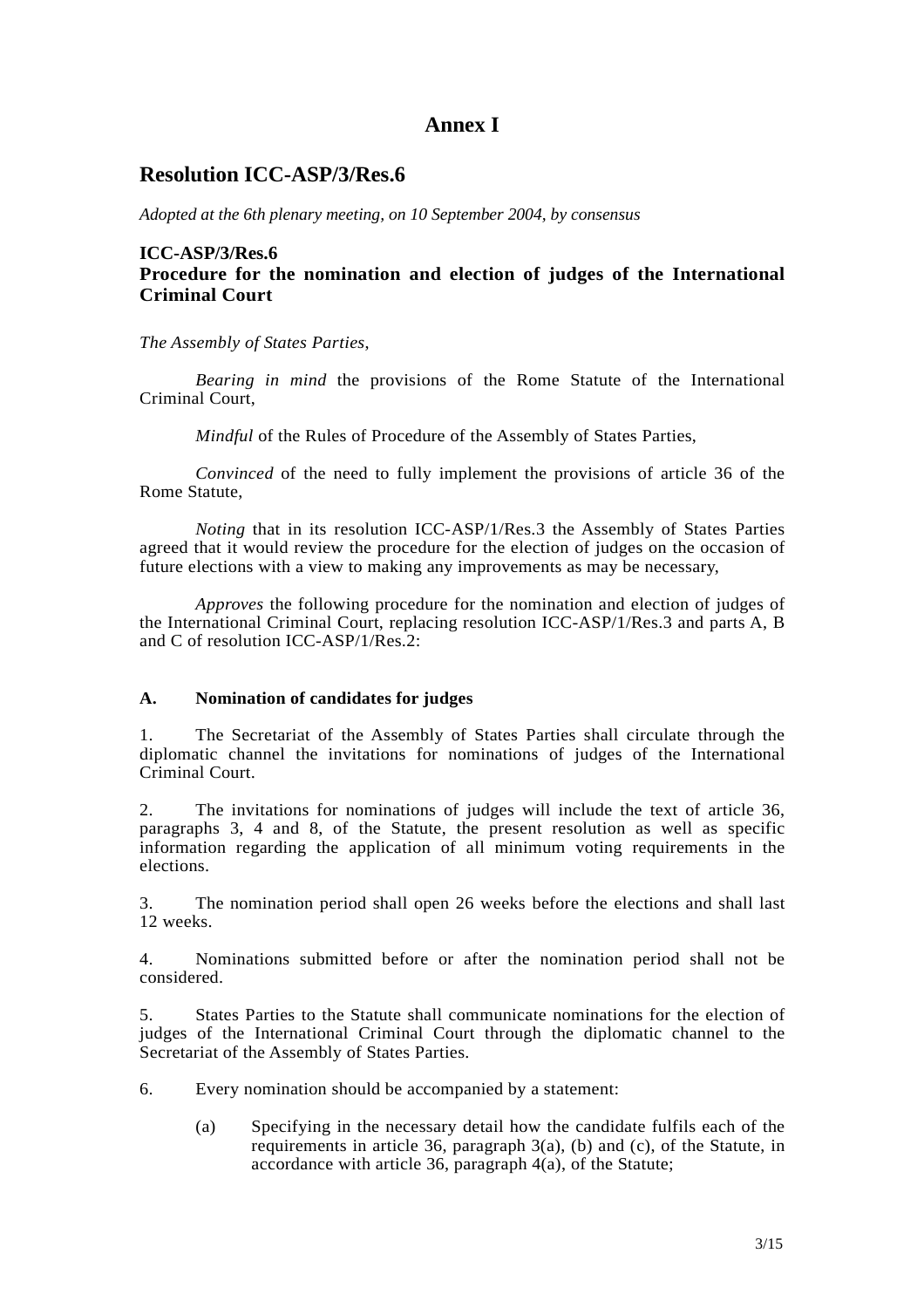- (b) Indicating whether the candidate is being nominated for inclusion in list A or list B for the purposes of article 36, paragraph 5, of the Statute;
- (c) Containing information relating to article 36, paragraph 8(a)(i) to (iii), of the Statute;
- (d) Indicating whether the candidate has any expertise under article 36, paragraph 8(b), of the Statute;
- (e) Indicating under which nationality the candidate is being nominated for the purposes of article 36, paragraph 7, of the Statute, where a candidate is a national of two or more States.

7. States that have started the process of ratification, acceptance or approval of or accession to the Statute may nominate candidates for the elections of judges of the International Criminal Court. Such nominations shall remain provisional and shall not be included in the list of candidates unless the State concerned has deposited its instrument of ratification, acceptance, approval or accession with the Secretary-General of the United Nations before the end of the nomination period and provided that that State is a party to the Statute in accordance with article 126, paragraph 2, of the Statute on the date of the election.

8. The Secretariat of the Assembly of States Parties shall place the nominations of candidates for judges, the accompanying statements referred to in article 36 of the Statute and other supporting documentation on the Internet web site of the International Criminal Court, in any of the official languages of the Court, as soon as possible after receiving them.

9. The Secretariat of the Assembly of States Parties shall prepare a list in English alphabetical order of all persons thus nominated, with accompanying documents, and shall circulate it through the diplomatic channel.

10. Six weeks after the opening of the nomination period, the President of the Assembly of States Parties shall inform all States Parties through diplomatic channels and through specific information on the web site of the International Criminal Court on the number of candidates nominated with respect to each minimum voting requirement.

11. The President of the Assembly of States Parties shall extend the nomination period for two weeks, but no more than three times, if at the end of the nomination period any regional or gender minimum voting requirement<sup>1</sup> is not matched with at least twice the number of candidates fulfilling that requirement*.* 

12. The President of the Assembly of States Parties shall extend the nomination period for two weeks at a time, if at the end of the nomination period the number of candidates remains less than the number of seats, or the number of candidates from list A or B remains less than the respective minimum voting requirement.

#### **B. Election of judges**

 $\overline{a}$ 

13. The Bureau of the Assembly of States Parties shall fix the date of the election.

<sup>&</sup>lt;sup>1</sup> To be calculated in accordance with paragraph 20(b), second sentence, and paragraph 20(c), second sentence, only.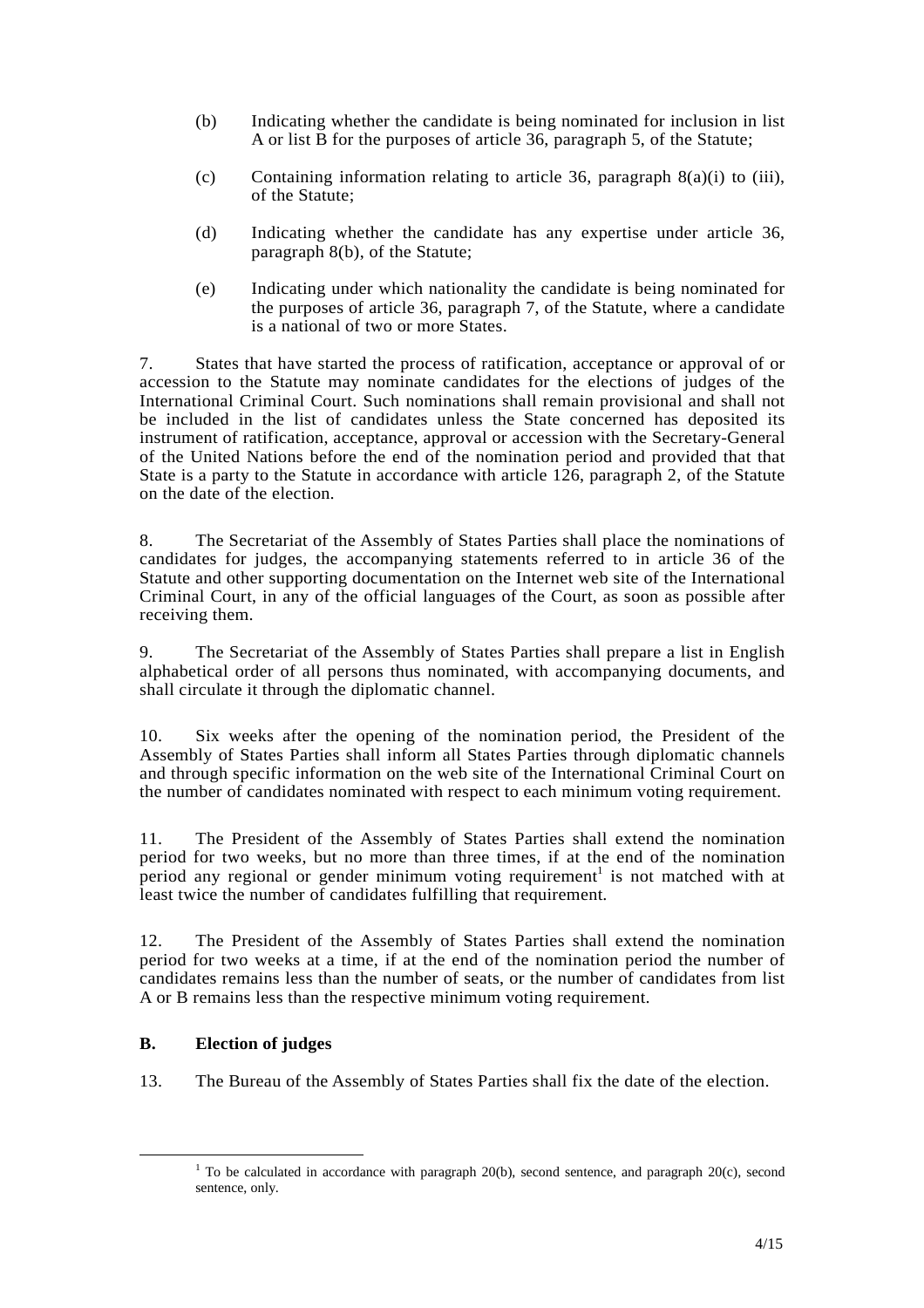14. The Secretariat of the Assembly of States Parties shall prepare, in accordance with article 36, paragraph 5, of the Statute, two lists of candidates in English alphabetical order.

15. The election of judges shall be a matter of substance, and subject to the requirements of article 112, paragraph 7(a), of the Statute.

16. The persons elected to the Court shall be the 6 candidates who obtain the highest number of votes and a two-thirds majority of States Parties present and voting, provided that an absolute majority of the States Parties constitutes the quorum for voting.

17. When two or more candidates of the same nationality obtain the required majority, the candidate who receives the higher number of votes shall be considered elected.

18. No more than 13 candidates from list A and no more than 9 candidates from list B shall be considered elected, taking into account the number of judges remaining in office.

19. States Parties shall, in the election of judges, take into account the need for the representation of the principal legal systems of the world, equitable geographical representation and a fair representation of female and male judges. They shall take into account the need to include judges with legal expertise on specific issues, including, but not limited to, violence against women and children.

20. During any given ballot, each State Party shall vote for no more candidates than seats to be filled, whereby it shall observe the minimum voting requirements regarding lists A and B, regional groups and gender. At the outset of each ballot, each minimum voting requirement shall be determined or discontinued in accordance with paragraphs 21 and 22.

- (a) Each State Party shall vote for a minimum number of candidates from lists A and B. For list A, this number shall be 9 minus the number of judges from list A remaining in office or elected in previous ballots. For list B, this number shall be 5 minus the number of judges from list B remaining in office or elected in previous ballots.
- (b) Each Party shall vote for a minimum number of candidates from each regional group. This number shall be 2 minus the number of judges from that regional group remaining in office or elected in previous ballots.

If the number of States Parties of any given regional group is higher than 16 at that moment, the minimum voting requirement for that group shall be adjusted by adding 1.

If the number of candidates from a regional group is not at least double the respective minimum voting requirement, the minimum voting requirement shall be half the number of candidates from that regional group (rounded up to the nearest whole number where applicable). If there is only one candidate from a regional group, there shall be no minimum voting requirement for that group.

(c) Each State Party shall vote for a minimum number of candidates of each gender. This number shall be 6 minus the number of judges of that gender remaining in office or elected in previous ballots. However, if the number of candidates of one gender is 10 or less, the minimum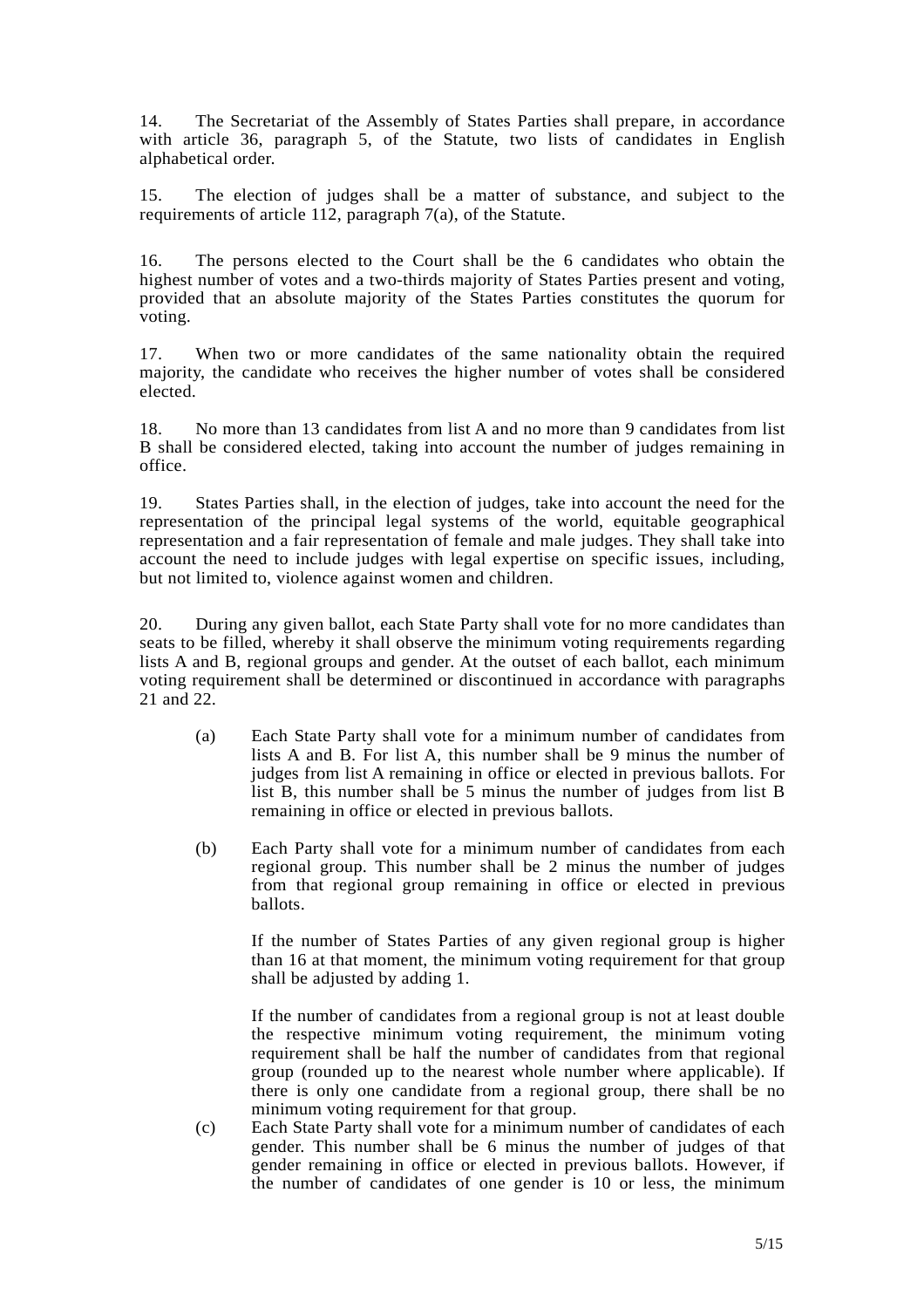| Number of candidates | Minimum voting requirement shall not exceed: |   |
|----------------------|----------------------------------------------|---|
| 10                   |                                              | 6 |
| 9                    |                                              | 6 |
| 8                    |                                              | 5 |
|                      |                                              | 5 |
| 6                    |                                              | 4 |
| 5                    |                                              | 3 |
|                      |                                              | 2 |
| 3                    |                                              |   |
| 2                    |                                              |   |
|                      |                                              | 0 |

voting requirement for that gender shall be adjusted in accordance with the following formula:

21. Each minimum voting requirement shall be adjusted until that requirement can no longer be met, whereupon the use of that requirement shall be discontinued. If an adjusted voting requirement can be met individually, but not jointly, the use of all regional and gender voting requirements shall be discontinued. If, following four ballots, there still remain seats to be filled, these minimum voting requirements shall be discontinued. The minimum voting requirements regarding lists A and B shall be applied until they are fulfilled.

22. Only ballot papers observing the minimum voting requirements shall be valid. If a State Party fulfils the minimum requirements using less than the maximum number of votes allowed for that ballot, it may abstain from voting for the remaining candidates.

23. Once regional and gender voting requirements are discontinued and the minimum voting requirements regarding lists A and B are fulfilled, each further ballot shall be restricted to the most successful candidates of the previous ballot. Before each ballot, the candidate (or, in the event of a tie, the candidates) having obtained the lowest number of votes in the previous ballot shall thus be excluded, provided that the number of candidates remains at least twice the number of seats to be filled.

24. The President of the Assembly of States Parties shall be responsible for the election procedure, including the determination, adjustment or discontinuation of the minimum voting requirements.

25. Ballot papers shall be organized in a manner facilitating such an election process. The minimum voting requirements, the adjusted requirements and the discontinuation of any requirements shall be clearly indicated on the ballot papers. Before the day of the election, the President shall distribute to all States Parties copies of the instructions and samples of the ballot papers. On the day of the election, clear instructions and sufficient time shall be given for each ballot. In each ballot, before the voting process is concluded, the President shall repeat the instructions and the minimum requirements to allow each delegation to verify that its vote meets those requirements.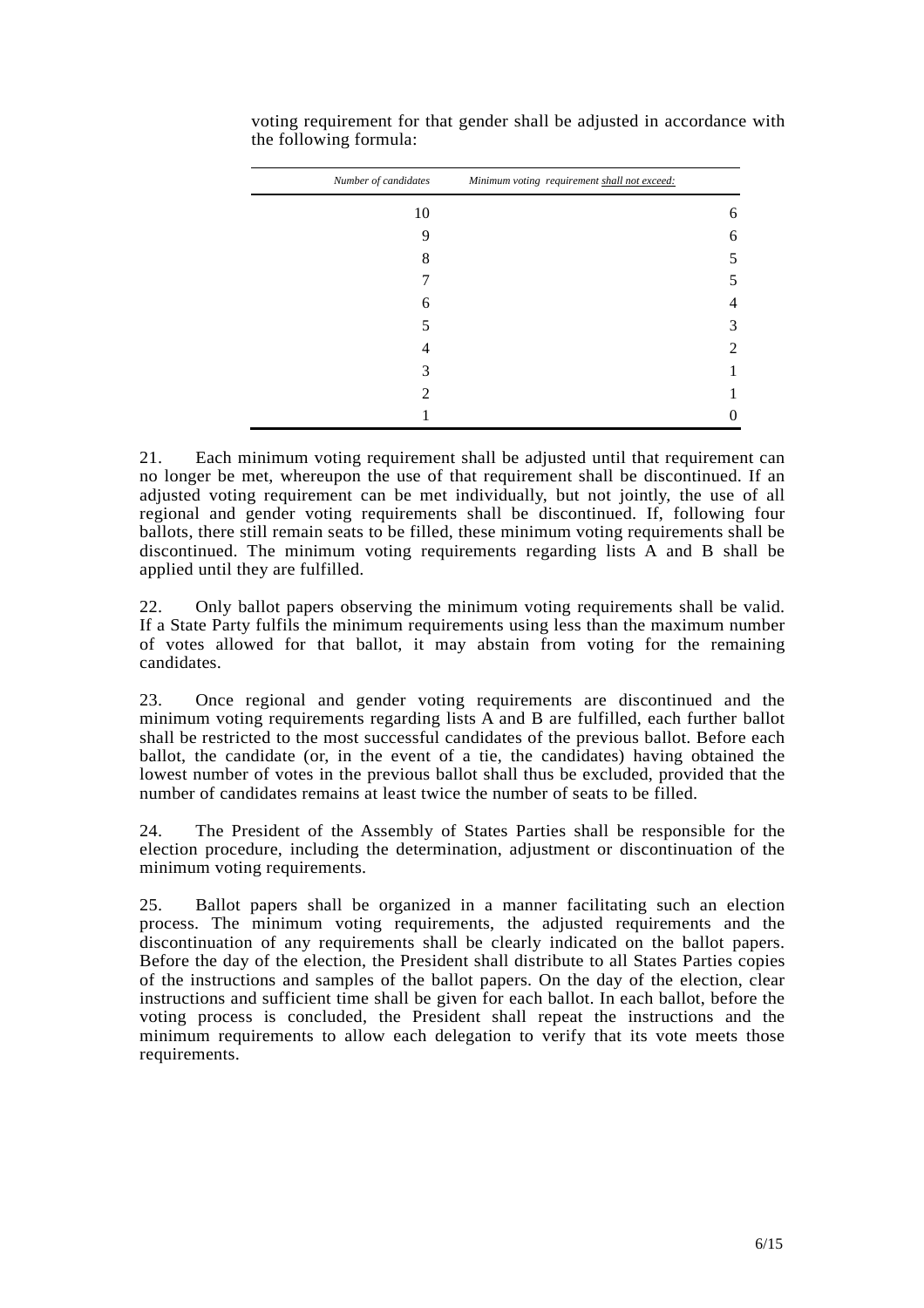26. The Assembly of States Parties shall review the procedure for the election of judges on the occasion of future elections with a view to making such improvements as may be necessary.

#### **C. Judicial vacancies**

 $27^{2}$ . . In the event of a judicial vacancy in accordance with article 37 of the Rome Statute, the procedures for the nomination and election of judges shall apply *mutatis mutandis*, subject to the following provisions:

- (a) Within one month of the occurrence of the judicial vacancy, the Bureau of the Assembly of States Parties shall fix the venue and date of the election, which should not be later than 20 weeks after the occurrence of the vacancy unless the Bureau decides otherwise after consulting the Court.
- (b) The nomination period shall open 12 weeks before the elections and shall last 6 weeks.
- (c) If the judicial vacancy reduces the number of judges from list A to below 9 or the number of judges from list B to below 5, only candidates from the underrepresented list can be nominated.
- (d) If at the time of the election a regional or gender minimum voting requirement is not fulfilled, only candidates that can satisfy any of the underrepresented regional minimum voting requirements as well as the underrepresented gender minimum voting requirement can be nominated.
- (e) A judge elected to fill a vacancy shall serve for the remainder of the predecessor's term and, if that period is three years or less, shall be eligible for re-election for a full term under article 36 of the Statute.

 $\overline{a}$ 

 $2$  As amended by resolution ICC-ASP/5/Res.5.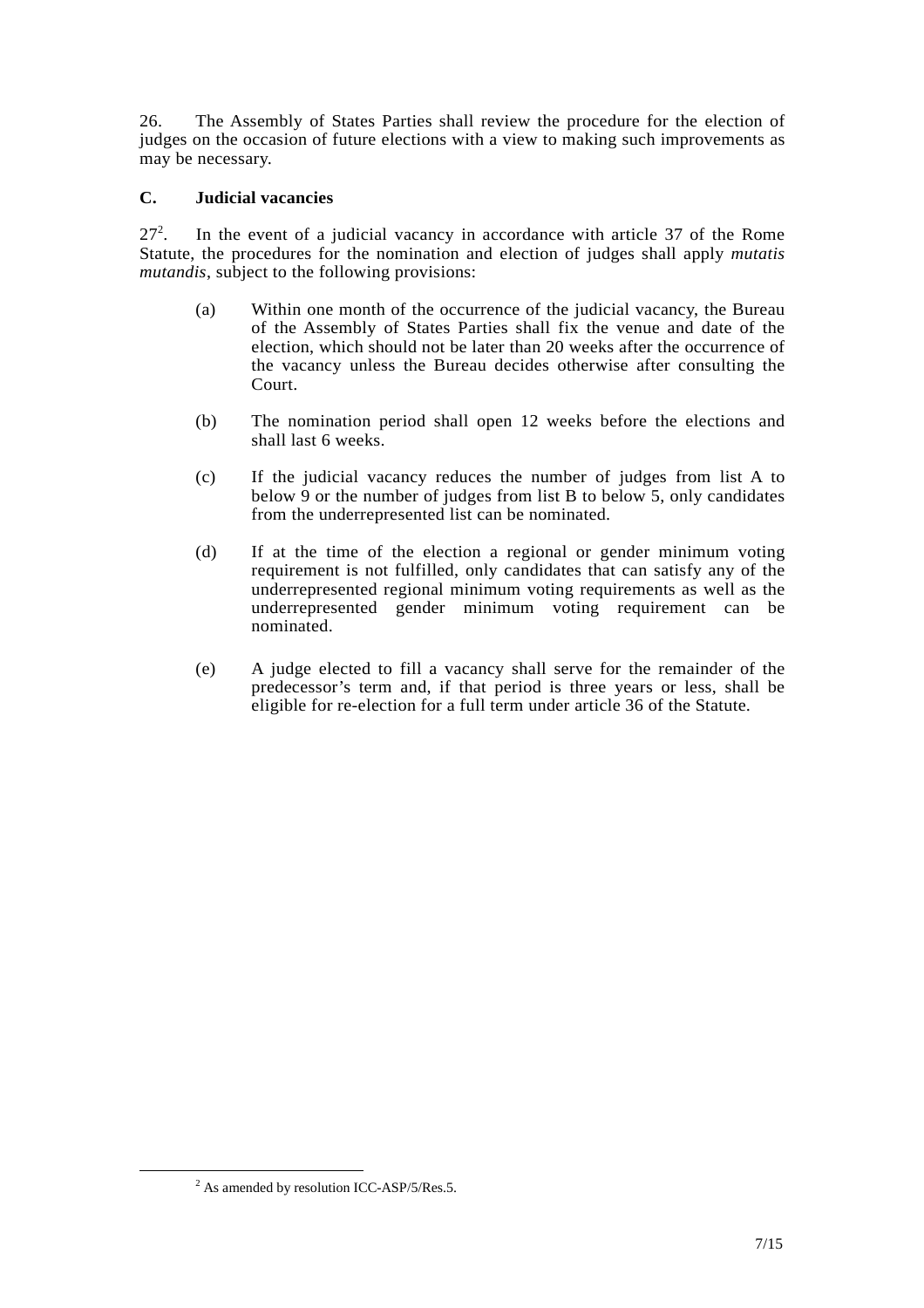# **Appendix I**

# **Illustrative tables of minimum voting requirements**

The following tables are included for illustration purposes only.

|  |  |  |  | Table 1: Minimum voting requirements for list A |  |
|--|--|--|--|-------------------------------------------------|--|
|--|--|--|--|-------------------------------------------------|--|

| then the minimum voting requirement for<br>list A is: |
|-------------------------------------------------------|
|                                                       |
| fulfilled                                             |
|                                                       |
| 2                                                     |
| 3                                                     |
| 4                                                     |
| 5                                                     |
| 6                                                     |
|                                                       |
| 8                                                     |
| 9                                                     |
|                                                       |

#### Table 2: Minimum voting requirements for list B

| If the number of judges from list B remaining in<br>office or elected in previous ballots is: | then the minimum voting requirement for<br>$list B$ : |
|-----------------------------------------------------------------------------------------------|-------------------------------------------------------|
| 5 or more                                                                                     | fulfilled                                             |
|                                                                                               |                                                       |
|                                                                                               | $\mathcal{L}$                                         |
|                                                                                               | 3                                                     |
|                                                                                               | 4                                                     |
|                                                                                               |                                                       |
|                                                                                               |                                                       |

#### Table 3: Regional minimum voting requirements

| If the number of judges from a given region remaining<br>in office or elected in previous ballots is: | then the minimum voting requirement for that<br>region is: |
|-------------------------------------------------------------------------------------------------------|------------------------------------------------------------|
| 3 or more                                                                                             | fulfilled                                                  |
| 2                                                                                                     |                                                            |
|                                                                                                       |                                                            |
| $\Omega$                                                                                              |                                                            |

(Further adjustments might be necessary in accordance with para. 20(b) of the resolution.)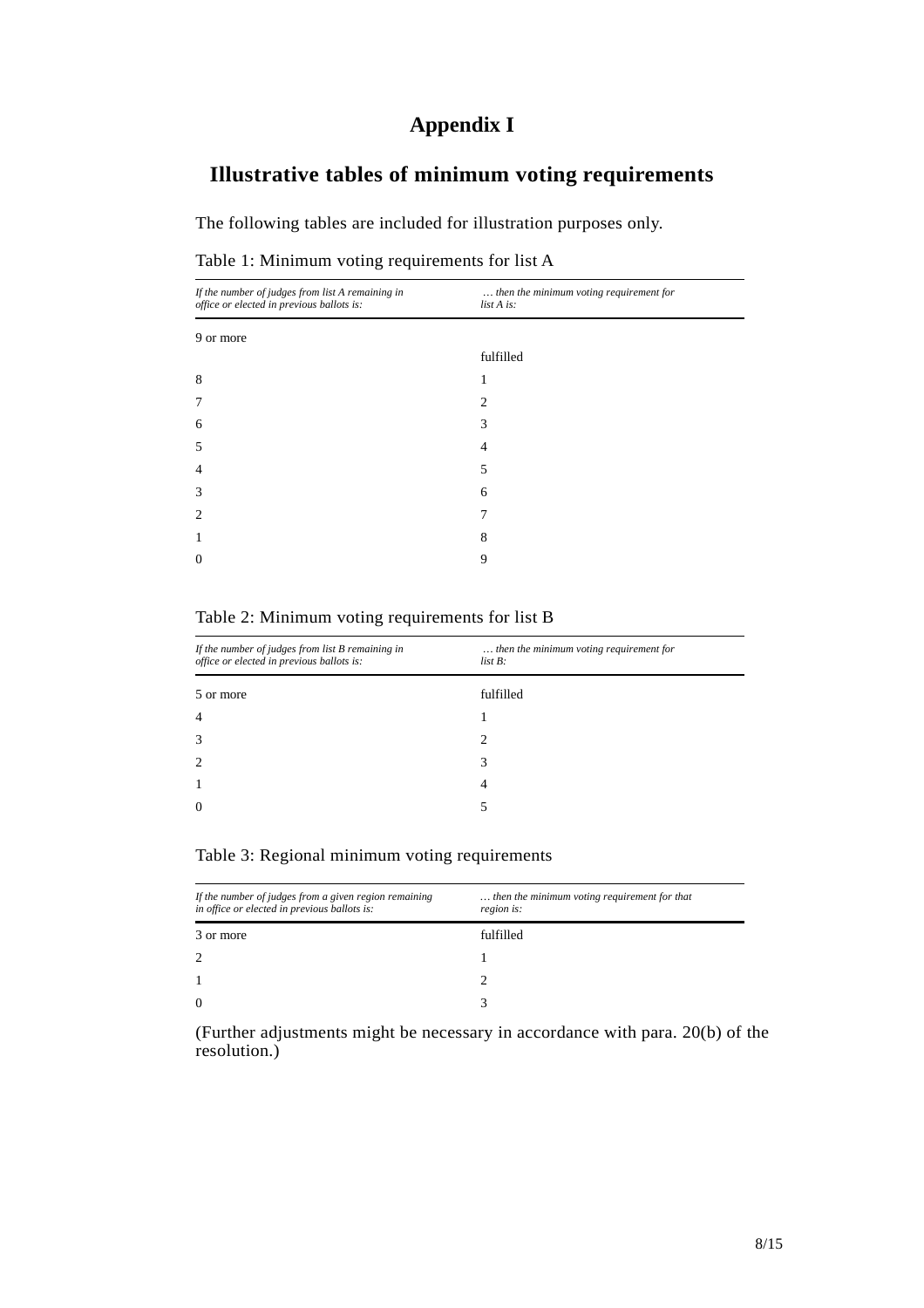| If the number of judges from one gender remaining in<br>office or elected in previous ballots is: | then the minimum voting requirement for that<br>gender is: |
|---------------------------------------------------------------------------------------------------|------------------------------------------------------------|
| 6 or more                                                                                         | fulfilled                                                  |
|                                                                                                   |                                                            |
|                                                                                                   | 2                                                          |
| 3                                                                                                 | 3                                                          |
|                                                                                                   | 4                                                          |
|                                                                                                   | 5                                                          |
| 0                                                                                                 | 6                                                          |

Table 4: Gender minimum voting requirements

(Further adjustments may be necessary in accordance with para. 20(c) of the resolution.)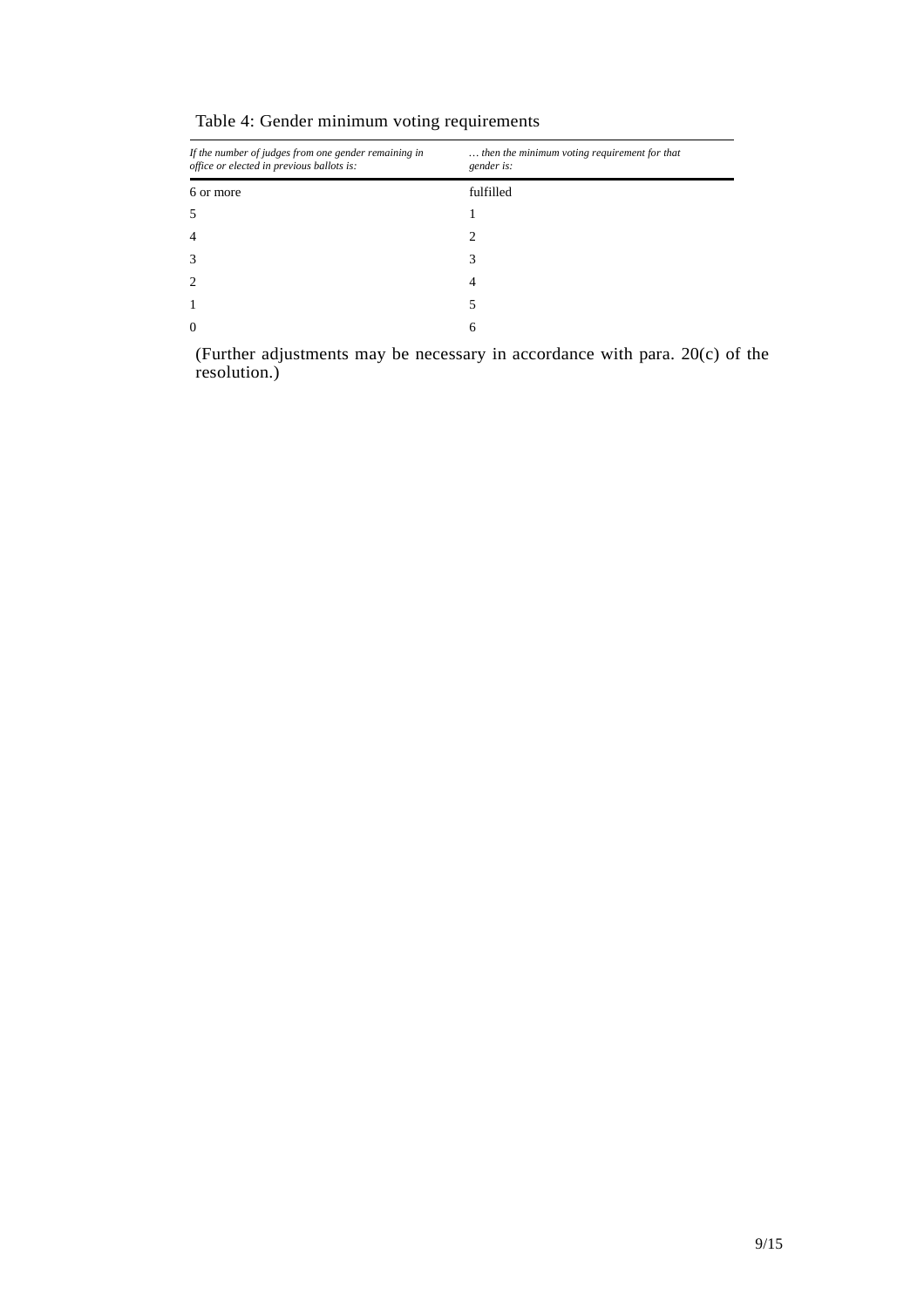### **Appendix II - SAMPLE BALLOT PAPER: ELECTION OF 6 JUDGES OF THE ICC**

This sample ballot paper is included for illustration purposes only.

| <b>VOTE FOR A MAXIMUM OF 6 CANDIDATES</b>                                                                        |                                            |                                  |                                                                                         |                                  |  |  |
|------------------------------------------------------------------------------------------------------------------|--------------------------------------------|----------------------------------|-----------------------------------------------------------------------------------------|----------------------------------|--|--|
| <b>REGIONAL</b>                                                                                                  | <b>LIST A</b>                              |                                  | <b>LIST B</b>                                                                           |                                  |  |  |
| <b>GROUPS</b>                                                                                                    | VOTE FOR AT LEAST X CANDIDATES FROM LIST A |                                  | VOTE FOR AT LEAST X CANDIDATES FROM LIST B                                              |                                  |  |  |
|                                                                                                                  |                                            |                                  | <b>GENDER DISTRIBUTION: VOTE FOR AT LEAST X MALE CANDIDATES AND X FEMALE CANDIDATES</b> |                                  |  |  |
|                                                                                                                  | <b>MALE</b>                                | <b>FEMALE</b>                    | <b>MALE</b>                                                                             | <b>FEMALE</b>                    |  |  |
|                                                                                                                  |                                            |                                  |                                                                                         |                                  |  |  |
| <b>AFRICA</b><br><b>VOTE FOR AT LEAST</b><br><b>X CANDIDATES</b><br><b>FROM THIS REGION</b>                      | Name (Country)<br>Name (Country)           | Name (Country)                   | $\Box$ Name (Country)                                                                   | Name (Country)<br>Name (Country) |  |  |
| <b>ASIA</b><br><b>VOTE FOR AT LEAST</b><br><b>X CANDIDATES</b><br><b>FROM THIS REGION</b>                        | Name (Country)<br>Name (Country)           | Name (Country)                   | $\Box$ Name (Country)                                                                   |                                  |  |  |
| <b>EASTERN EUROPE</b><br><b>VOTE FOR AT LEAST</b><br><b>X CANDIDATES</b><br>FROM THIS REGION                     | $\Box$ Name (Country)                      | Name (Country)                   | Name (Country)<br>Name (Country)                                                        | Name (Country)                   |  |  |
| <b>LATIN AMERICA/</b><br><b>CARIBBEAN</b><br>VOTE FOR AT LEAST<br><b>X CANDIDATES</b><br><b>FROM THIS REGION</b> | Name (Country)                             | Name (Country)<br>Name (Country) | Name (Country)<br>Name (Country)                                                        | Name (Country)                   |  |  |
| <b>WESTERN EUROPE</b><br><b>AND OTHER</b><br>VOTE FOR AT LEAST<br><b>X CANDIDATES</b><br>FROM THIS REGION        | Name (Country)<br>Name (Country)           | Name (Country)<br>Name (Country) | Name (Country)<br>Name (Country)<br>$\blacksquare$                                      | Name (Country)                   |  |  |

IC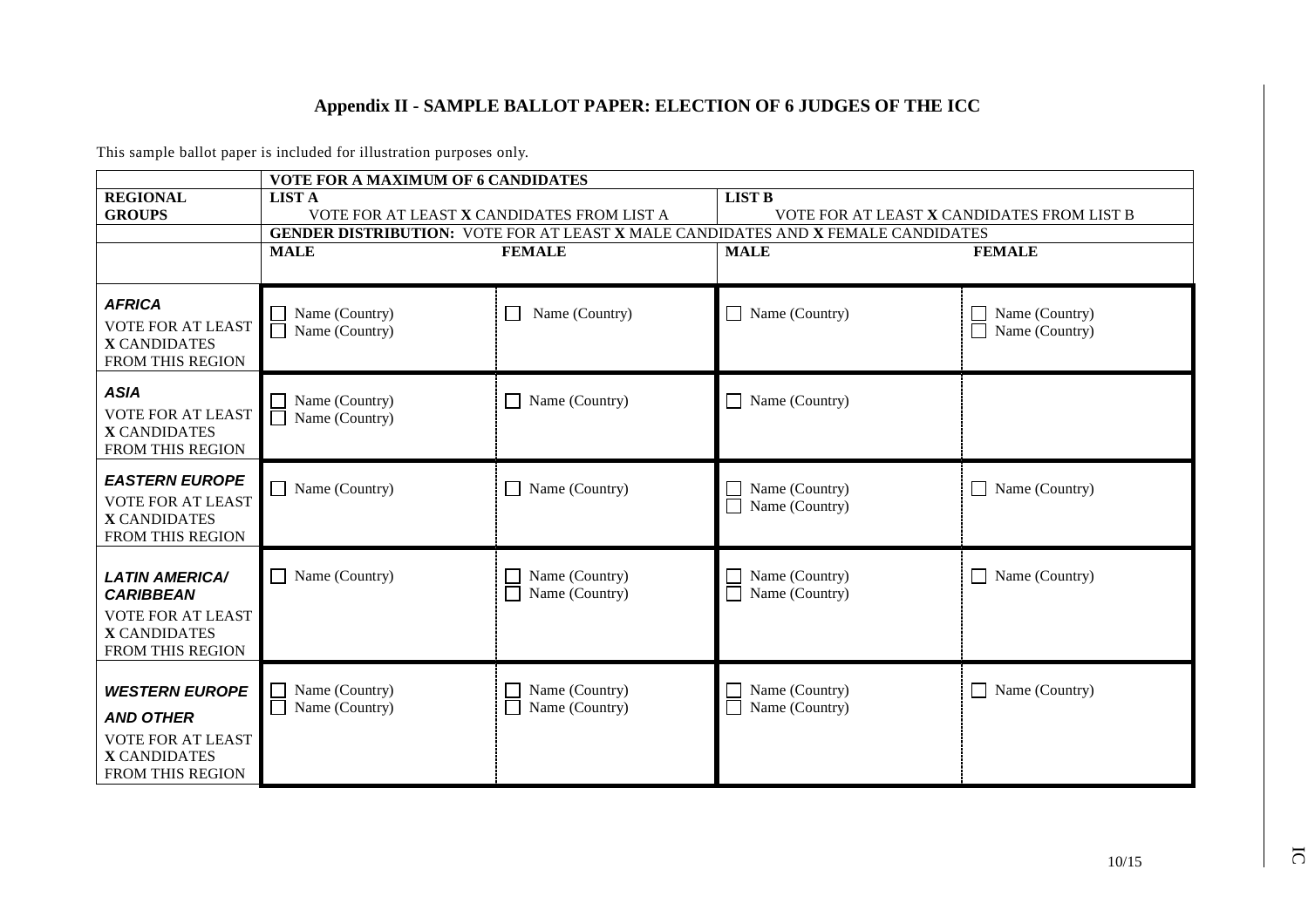### **Annex II**

#### **Tables of minimum voting requirements**

In accordance with paragraph 2 of the resolution on the procedure for the nomination and election of judges (ICC-ASP/3/Res.6), the Secretariat of the Assembly of States Parties has prepared the following tables to reflect the application of all minimum voting requirements for the first ballot of the elections at the tenth session of the Assembly of States Parties. They are based on two assumptions:

- (a) That the number of States Parties belonging to the respective regional groups does not change so as to require a readjustment of the minimum voting requirements, in accordance with paragraph 20 (b) of resolution ICC-ASP/3/Res.6. The 114 States Parties are from the following regional groups: 31 from the Group of African States; 15 from the Group of Asian States; 18 from the Group of Eastern European States; 25 from the Group of Latin American and Caribbean States; and 25 from the Group of Western European and other States.
- (b) That the judges remaining in office on 11 March 2012, are the ones indicated in table 1.

In the tables, "N/A" indicates when an adjustment is not applicable. In other cases, parentheses are used to explain how a number has been determined; in a few instances, an adjustment has no practical effect.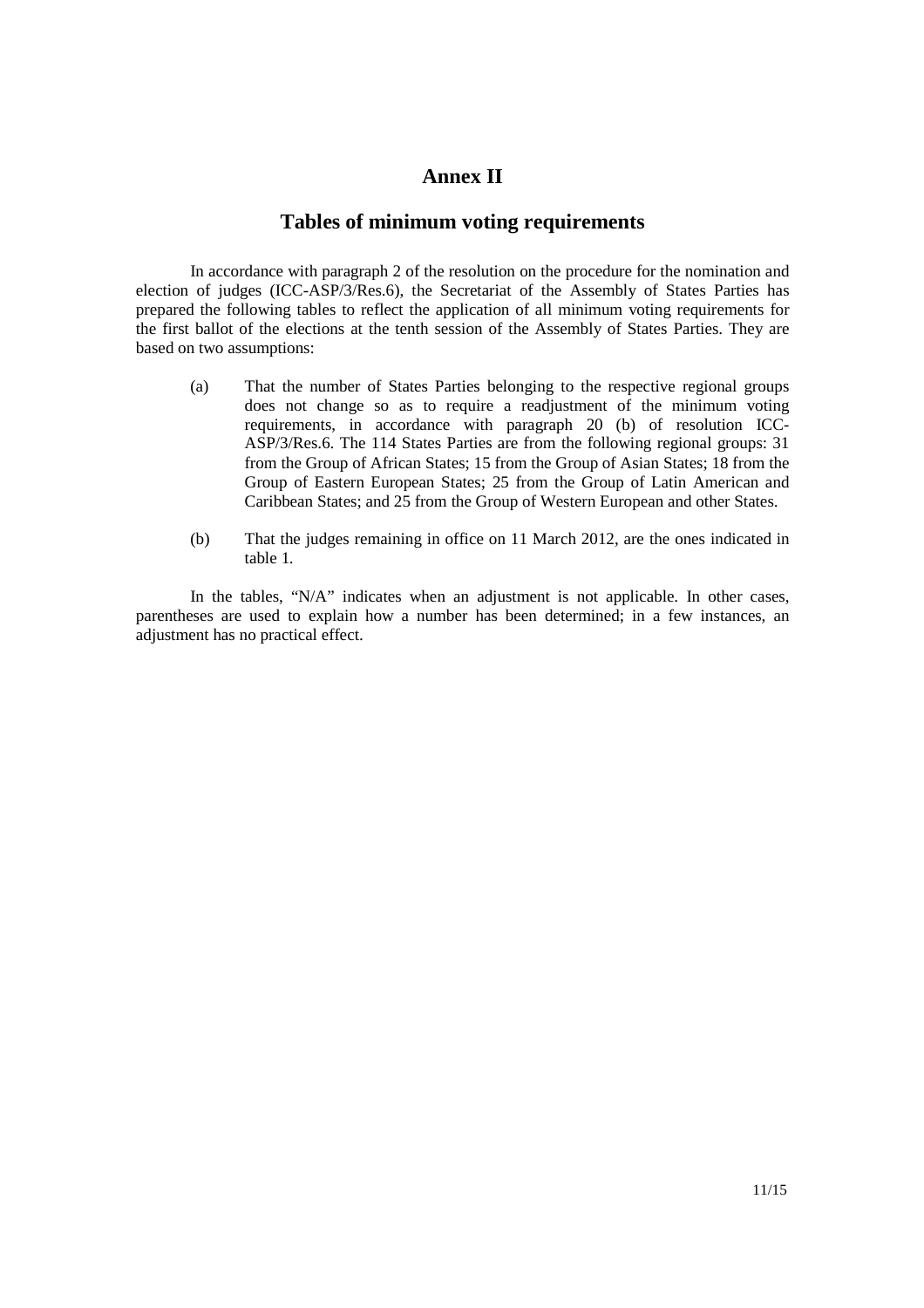# **1. Composition of the judges**

Table 1: Composition of the judges

| <b>JUDGES REMAINING IN OFFICE ON</b><br><b>11 MARCH 2012</b> |        |   |               |   |  |
|--------------------------------------------------------------|--------|---|---------------|---|--|
| <b>Region</b>                                                | List   |   | <b>Gender</b> |   |  |
| <b>Western European and</b><br>other States                  |        |   |               |   |  |
| Hans-Peter Kaul<br>(Germany)                                 |        | B |               | M |  |
| Erkki Kourula (Finland)                                      |        | B |               | M |  |
| Cuno Tarfusser (Italy)                                       | A      |   |               | M |  |
| Christine Van den<br>Wyngaert (Belgium)                      | A<br>F |   |               |   |  |
| <b>African States</b>                                        |        |   |               |   |  |
| Joyce Aluoch (Kenya)                                         | A      |   | F             |   |  |
| Akua Kuenyehia<br>(Ghana)                                    |        | B | F             |   |  |
| Sanji Mmasenono<br>Monageng (Botswana)                       |        | B | F             |   |  |
| <b>Latin American and</b><br><b>Caribbean States</b>         |        |   |               |   |  |
| Silvia Fernández de<br>Gurmendi (Argentina)                  | A      |   | F             |   |  |
| <b>Asian States</b>                                          |        |   |               |   |  |
| Kuniko Ozaki (Japan)                                         |        | B | F             |   |  |
| Sang-hyun Song<br>(Republic of Korea)                        | A      |   |               | M |  |
| <b>Eastern European</b>                                      |        |   |               |   |  |
| <b>States</b>                                                |        |   |               |   |  |
| Ekaterina Trendafilova<br>(Bulgaria)                         | A      |   | F             |   |  |
| Anita Ušacka (Latvia)                                        |        | B | F             |   |  |
| <b>Total:</b>                                                | 6      | 6 | 8             | 4 |  |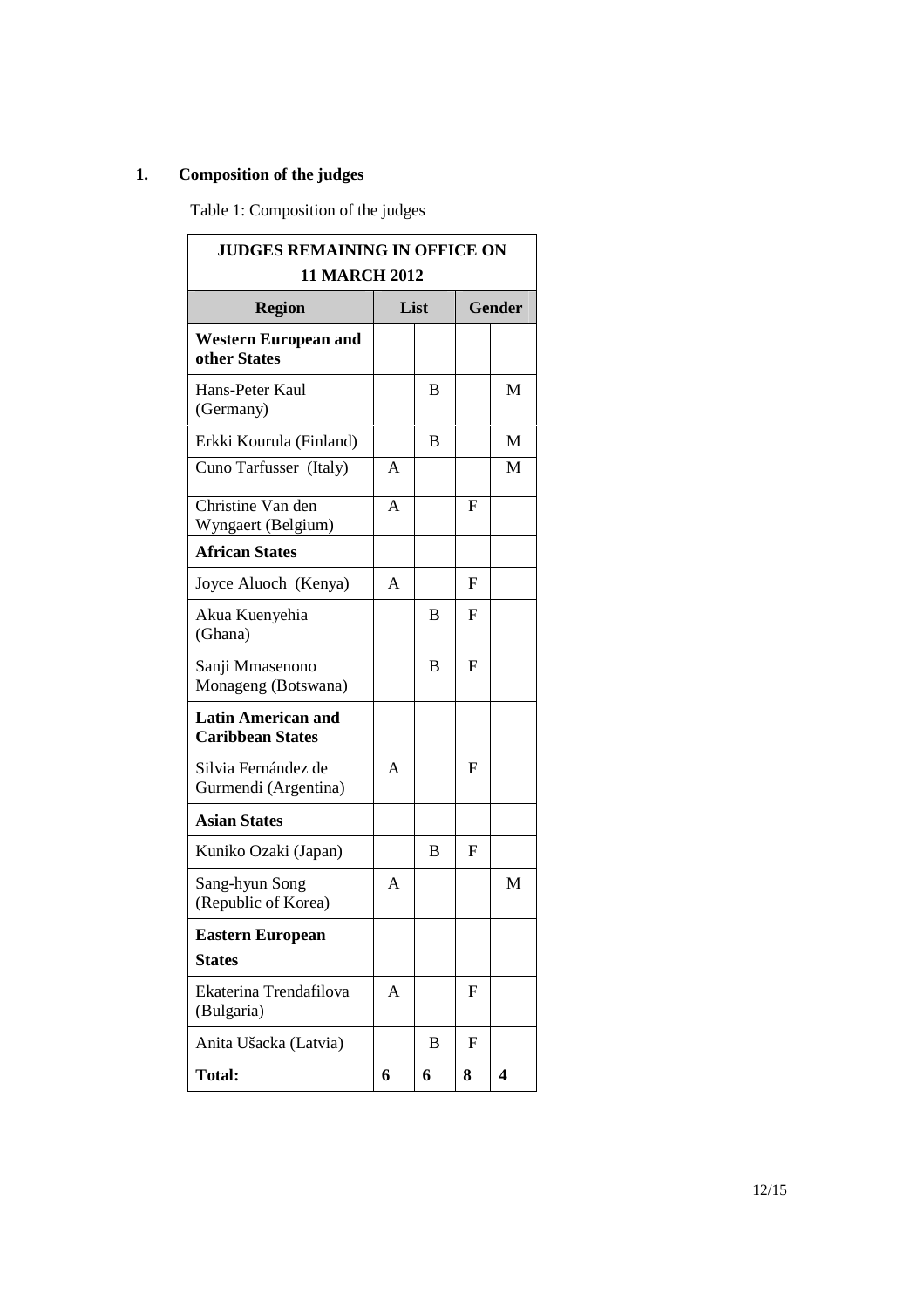#### **2. Minimum voting requirements for list A**

| If the number of judges from list A remaining in<br>office or elected in previous ballots is: | then the minimum voting requirement for<br>list A is: |
|-----------------------------------------------------------------------------------------------|-------------------------------------------------------|
| 9 or more                                                                                     | 0                                                     |
| 8                                                                                             |                                                       |
|                                                                                               | 2                                                     |
| 6                                                                                             | $(9-6=3)$                                             |
| 5                                                                                             | 4                                                     |
| 4                                                                                             | 5                                                     |
| 3                                                                                             | 6                                                     |
| 2                                                                                             |                                                       |
|                                                                                               | 8                                                     |
| $\Omega$                                                                                      | 9                                                     |

Table 2: Minimum voting requirements for list A

#### **3. Minimum voting requirements for list B**

Table 3: Minimum voting requirements for list B

| If the number of judges from list B remaining in office<br>or elected in previous ballots is: | then the minimum voting requirement for list<br>$B$ : |
|-----------------------------------------------------------------------------------------------|-------------------------------------------------------|
| 5 or more                                                                                     | $(5-6=-1)$ fulfilled                                  |
| $\overline{4}$                                                                                |                                                       |
| $\mathcal{R}$                                                                                 |                                                       |
| ာ                                                                                             | 3                                                     |
|                                                                                               | 4                                                     |
| 0                                                                                             |                                                       |

#### **4. Regional minimum voting requirements**

#### Table 4: Regional minimum voting requirements

| If the number of judges from African<br>States remaining in office or elected<br>in previous ballots is: | then the standard<br>minimum voting<br>requirement for that<br>region is: | $\ldots$ plus the<br>adjustment of adding<br>1. in accordance with<br>para. $20(b)$ , third<br>sentence, of the<br>resolution | then the total minimum<br>voting requirement for that<br>region is: |
|----------------------------------------------------------------------------------------------------------|---------------------------------------------------------------------------|-------------------------------------------------------------------------------------------------------------------------------|---------------------------------------------------------------------|
| 3 or more                                                                                                | $(2-3=-1)$                                                                | $(-1+1=0)$                                                                                                                    | fulfilled                                                           |
|                                                                                                          |                                                                           |                                                                                                                               |                                                                     |
| $\overline{2}$                                                                                           | 0                                                                         | $+1$                                                                                                                          |                                                                     |
|                                                                                                          |                                                                           | $+1$                                                                                                                          |                                                                     |

(Further adjustments might be necessary in accordance with para. 20 (b) of the resolution.)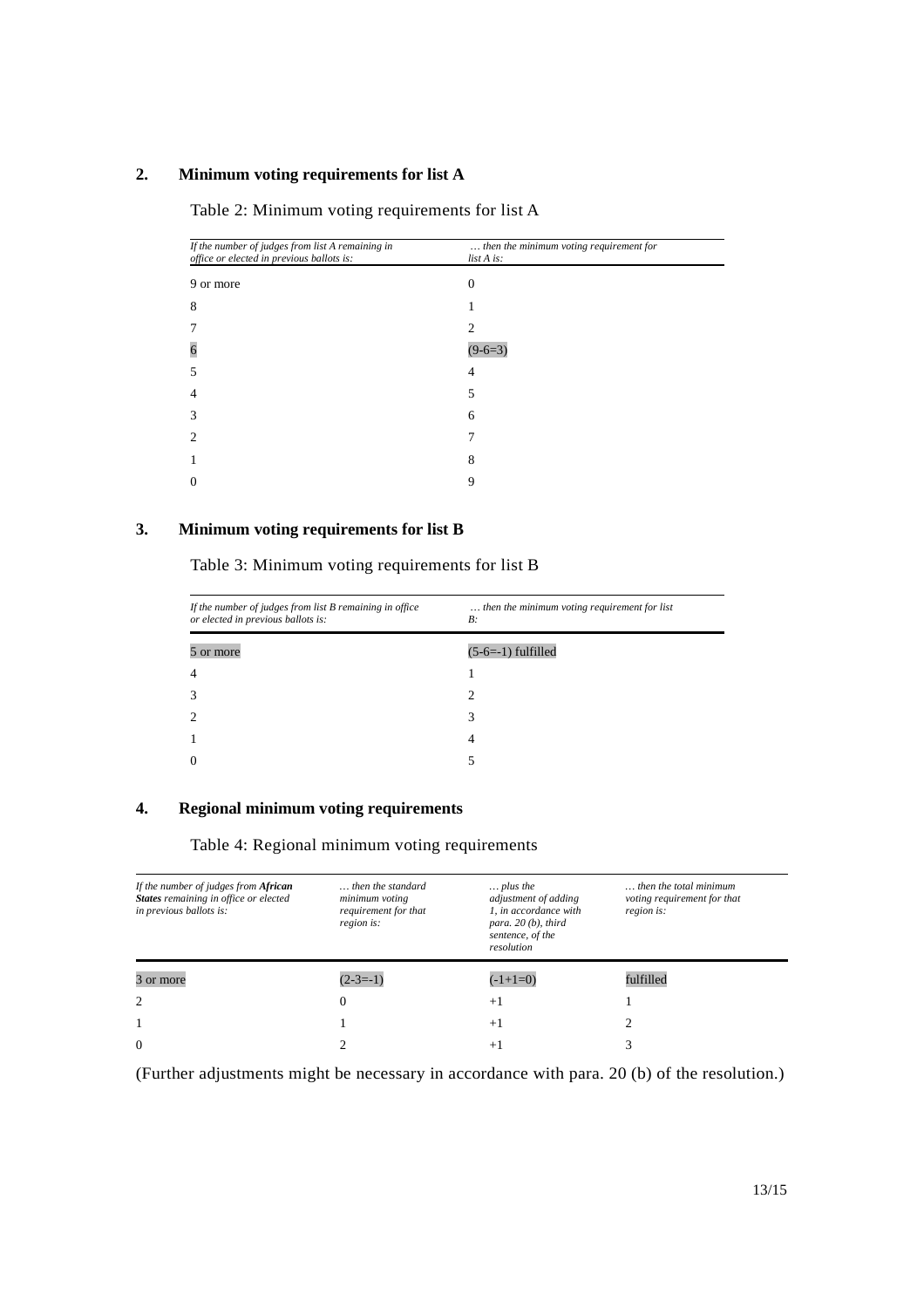#### Table 5: Regional minimum voting requirements

| If the number of judges from <b>Asian</b><br>States remaining in office or elected<br>in previous ballots is: | then the standard minimum<br>voting requirement for that region<br>is: | plus the adjustment of<br>adding 1, in accordance<br>with para. $20(b)$ , third<br>sentence, of the<br>resolution | then the total<br>minimum voting<br>requirement for that<br>region is: |
|---------------------------------------------------------------------------------------------------------------|------------------------------------------------------------------------|-------------------------------------------------------------------------------------------------------------------|------------------------------------------------------------------------|
| 3 or more                                                                                                     | $(2-3=-1)$                                                             | N/A                                                                                                               | fulfilled                                                              |
| $\overline{c}$                                                                                                | $(2-2=0)$                                                              | N/A                                                                                                               | fulfilled                                                              |
|                                                                                                               |                                                                        | N/A                                                                                                               |                                                                        |
| $\Omega$                                                                                                      |                                                                        | N/A                                                                                                               |                                                                        |

(Further adjustments might be necessary in accordance with para. 20 (b) of the resolution.)

| If the number of judges from Eastern<br>European States remaining in office or<br>elected in previous ballots is: | then the standard<br>minimum voting<br>requirement for that region<br>is: | plus the adjustment of<br>adding 1, in accordance<br>with para. $20(b)$ , third<br>sentence, of the resolution | then the total<br>minimum voting<br>requirement for that<br>region is: |
|-------------------------------------------------------------------------------------------------------------------|---------------------------------------------------------------------------|----------------------------------------------------------------------------------------------------------------|------------------------------------------------------------------------|
| 3 or more                                                                                                         | $(2-3=-1)$                                                                |                                                                                                                | fulfilled                                                              |
| $\overline{c}$                                                                                                    | $(2-2=0)$                                                                 |                                                                                                                |                                                                        |
|                                                                                                                   |                                                                           | $+1$                                                                                                           |                                                                        |
| $\Omega$                                                                                                          |                                                                           | $+$                                                                                                            |                                                                        |

#### Table 6: Regional minimum voting requirements

(Further adjustments might be necessary in accordance with para. 20 (b) of the resolution.)

#### Table 7: Regional minimum voting requirements

| If the number of judges from Latin<br><b>American and Caribbean States</b><br>remaining in office or elected in<br>previous ballots is: | then the standard<br>minimum voting<br>requirement for that region<br>is: | plus the adjustment of<br>adding 1, in accordance<br>with para. $20(b)$ , third<br>sentence, of the resolution | then the total minimum<br>voting requirement for that<br>region is: |
|-----------------------------------------------------------------------------------------------------------------------------------------|---------------------------------------------------------------------------|----------------------------------------------------------------------------------------------------------------|---------------------------------------------------------------------|
| 3 or more                                                                                                                               | $(2-3=-1)$                                                                | $(-1+1=0)$                                                                                                     | fulfilled                                                           |
| 2                                                                                                                                       | 0                                                                         | $+1$                                                                                                           |                                                                     |
| $\mathbf{1}$                                                                                                                            | $(2-1=1)$                                                                 |                                                                                                                |                                                                     |
| $\theta$                                                                                                                                |                                                                           | $+$                                                                                                            |                                                                     |

(Further adjustments might be necessary in accordance with para. 20 (b) of the resolution.)